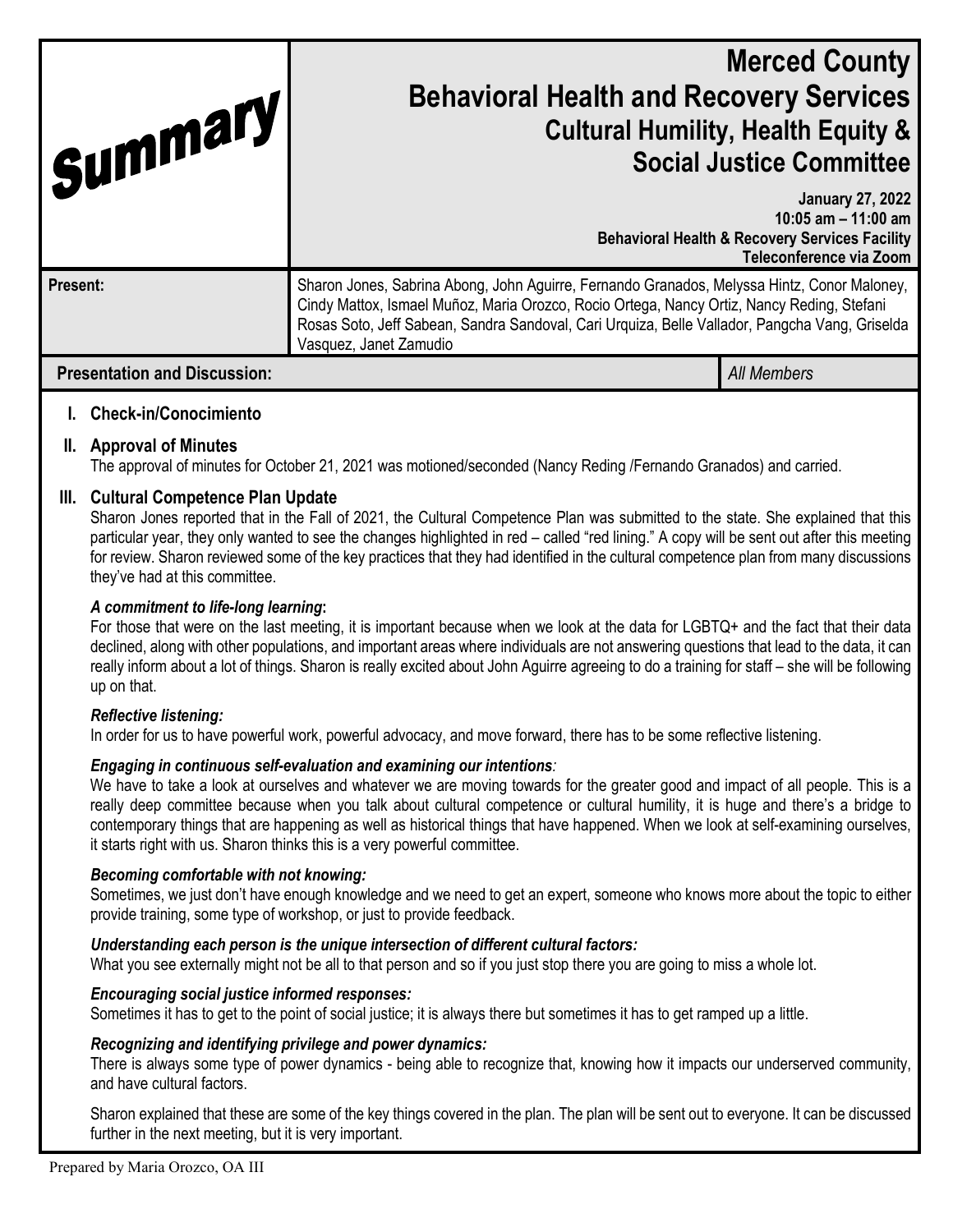## **IV. Community Outreach and Engagement**

Sharon said we are talking a lot about the pandemic and the needs of the community. She would like to have a discussion at the relevance of this time. The group was asked to share strategies they are using to engage the community and to bring forth health, behavioral health, or whichever services they are providing.

John Aguirre, LGBTQIA+/2S Collaborative, thinks it's important to stay connected with clients face-to-face and through phone calls. Peer-support doesn't only have to be done through face-to-face. They actually went to people's housing during the middle of the pandemic and stood outside their porch on a chair, and talked to them through their door. The clients wanted that physical presence as it was more to them than a phone call – the phone call wasn't personal enough. The collaborative also had support groups in the park because they wanted to be in an open space with 6 feet apart and they are flexible about that. This is a really tough time for those with semi-mental wellness or issues and need that extra support. Sharon likes how they are being innovative and adaptive to help move the health of that person forward.

Fernando Granados, Sierra Vista Child & Family Services, shared about their drive-by events on school sites. Students would come to the common areas and get information with social distancing. They had to get innovative with the way they delivered what they would normally do in person. They used telehealth, Zoom, virtual groups, as well as drive-by events. Sharon asked about event attendance and if there was an impact. Fernando said yes, they actually had more individuals participate – at some events they had to open it up to more than just the students. Sharon is noted that sometimes they think there is not much to do with COVID, but she has heard 2 great examples of continuous engagement.

Rocio Ortega, Public Health COPE, shared that their COPE program was one of the first to transform their classes to virtual platforms. They continue to promote them on social media and offer multiple stress classes – 20 classes a month in both Spanish and English. They also went virtual with their chronic self-management program which they are currently offering as a 6-week series class. They have looked for groups that are already formed and working together, and were able to offer and facilitate these classes to them. Public Health COPE continues to bring their classes virtually every month. They actually facilitated their youth classes at the high school level. Sharon thinks this is a nice conversation because we know that continuous engagement is needed for our community and these are perfect examples. Sharon would like to see this committee start to develop a list of best practices or engagement that are working in Merced County.

## **V. Community Workshops**

Sharon stated that from the Ongoing Planning Council, we already know that we have to develop some workshops to further understand and have that life-long learning, support, and collect data for our LGBTQ+ brothers and sisters, as well as those who identify as LGBTQ, allies, practitioners, etc, so that we can have a life-long learning understanding.

Conor Maloney, Turning Point, said that one of the things he has not seen an abundance of in terms of community and workshops is caregiver support. A lot of the services that they focus on at Turning Point are mental health providers with mental health support for those who need it, but there isn't always a lot of support available for those who are looking after them within their immediate families. That can carry its unique set of challenges and stress as well.

Nancy Reding shared that they used to do this a long time ago: they used to do a workshop about how families and family members can tap into resources and know where to find them. There used to be a resource binder that evolved into electronic format. If there is one, Nancy has not seen it. She said that we have to educate the community of resources and how to use them. This includes looking for food or a doctor for a transgender youth – things like that she thinks Merced County really needs to develop again.

Sharon noted that Merced County Office of Education has a wonderful resource book. She thinks different organizations have it but she is not aware of just one area where everyone can have access. Through the ACEs initiative, they are trying to develop a platform similar to what Nancy described, with access to available resources. This might be a way to reinstate what Nancy is speaking about.

Pangcha Vang wonders if there could be a community workshop for families who need resources or COVID-19 relief. Also, a workshop for the undocumented and where they could get resources. A lot of the resources that are available to people aren't available to them.

Sharon said that we are just trying to move forward as a committee to start activating the knowledge that we all have, but also helping. She suggested at least a 2-hour workshop to provide resources so that individuals can breathe a little easier and receive some help.

Nancy mentioned that a way to have some time of accessibility is on Childs Ave on Saturday at the Flea Market – we have to go to the people. She mentioned that a lot of people don't come to us because many agencies do not provide overtime, only 8am – 5pm. The whole concept and thinking have changed. Sharon agreed. Nancy added that people think we don't care enough to go to them. Sharon suggested a welcoming environment, putting it out there that we care, and demonstrating it.

Sharon shared that she does workshops at The Grove and Gateway – they cover a repertory of topics: stress, depression, mindfulness, trauma, emotional intelligence; whatever they request, Sharon tries to develop a workshop on.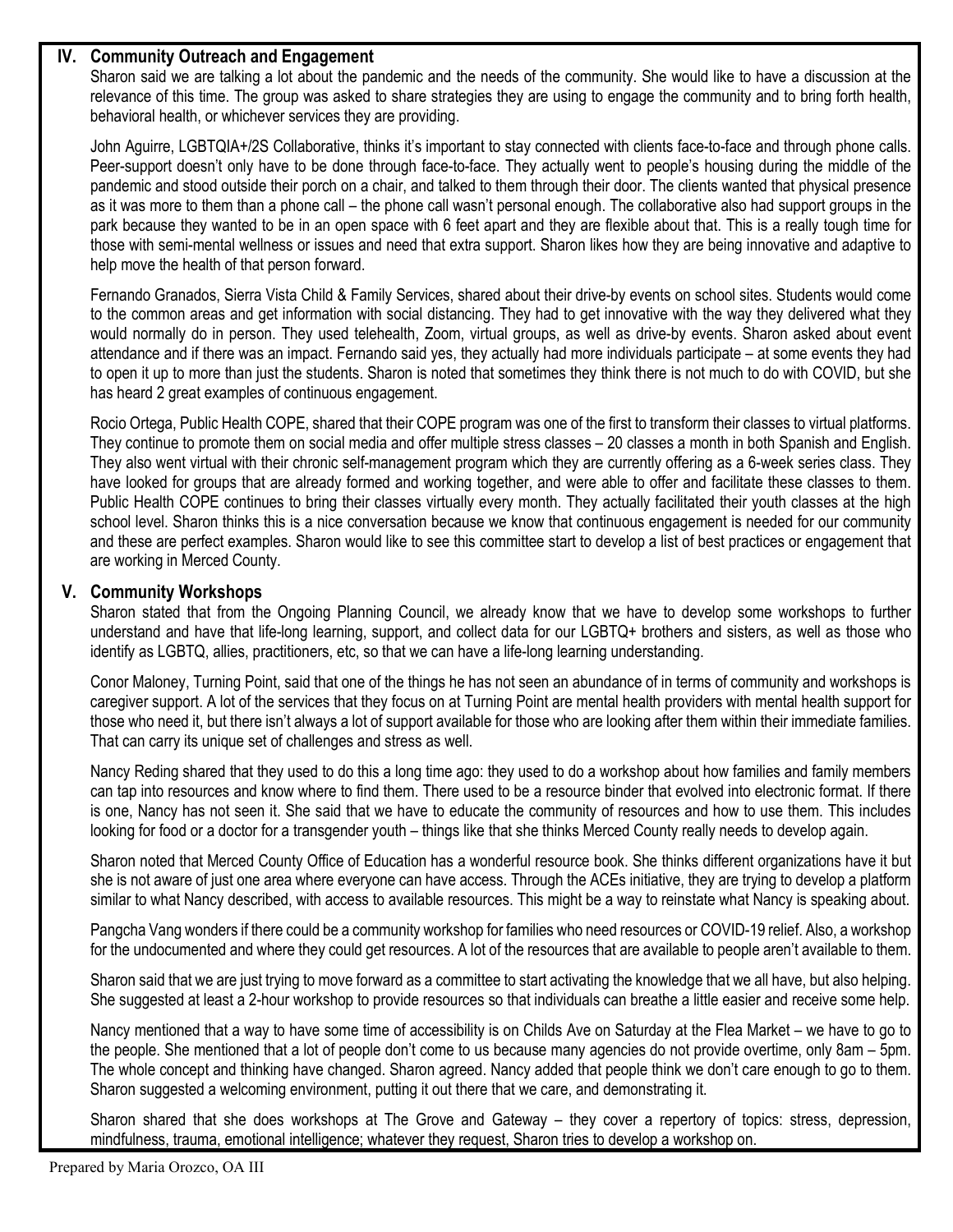Pangcha Vang added in regards to the COVID relief workshop. She thinks COVID brings a different culture to us. It impacted the unserved and underserved communities a lot more. She wanted to stress the importance of a COVID relief workshop because people are losing their homes, jobs, and don't have health care benefits. Having this resource available to these families is so important.

**Belle Vallador stated via chat:** *Since mostly of our homeless clients can't come to our office to pick up their boxes of fresh vegetables and fruits, we deliver it at their doorsteps every Thursday (once a week) This is through our Food to Forx Program.*

Sharon asked the group if anyone was doing any workshops in terms of COVID-19.

Nancy is not sure who might be doing training but she knows Valley Onward, which she is chair of the board in, is doing a lot throughout Merced County. They are getting contracts from Public Health. Nancy thinks they really need to talk to Public Health as far as what they're doing and if we have any ideas of how we can do it better.

John Aguirre added that the Central California Collaborative has received funding from Sierra Health Foundation. They are also still contracted with Merced Pride. He shared that they will be doing a series of tabling and outreach events to promote vaccination, boosters, and labor law when it comes to COVID-19. Throughout the next couple of months, they can reach out to Jennifer at the Pride Center. It will be zip code focused with one of the main zip codes unvaccinated right now is South Merced. There are also a lot of smaller populations and towns that the state provided for being unvaccinated or under vaccinated. That will be a 2-month project.

Nancy Reding thinks it's real important that Jennifer shares some of what has been going on. There has been a change in administration and it has become extremely more positive, open, and receptive. Nancy thinks it's really important to get that information out. One thing that is going on next month is roller skating for LGBTQ youth and allies on February 12<sup>th</sup>. If anyone wants information they can contact Jennifer at Merced Pride Center or Nancy. Nancy noted that she is part of GLSEN and said it is so important that they work together since they are a small community.

John noted that the event is actually hosted by their vaccine promotional funds. Part of it will be sponsored by them. There will be information on vaccination and COVID-19. He also just gave Jennifer a shipment of N-95 masks to distribute to the public, as well as hand sanitizer. They were also distributing COVID-19 test kits but those ran out right away.

# **VI. Cultural Competence Activities**

Sharon said that one thing they want to promote more is cultural competence activities - what are they doing in terms of trying to move cultural competence forward and trying to have that cultural humility, and of course always serving our community.

Nancy shared about the gay prom happening in May at El Capitan High School. Jopeena Lee is heading that through GLSEN and they would love to have sponsorships.

Sharon commented that through our auditing, one of the things we are often asked to demonstrate is the types of Cultural Competence activities we are having in Merced.

John shared that February 5th the Pride Center is having a mixture for LGBT Seniors. They are having a luncheon from 12pm – 5pm. The Collaborative is also sponsoring that and it is part of the BHRS outreach. Nancy added that it is a 40+ group that has been organized.

If they are having a culturally specific activity, Sharon asked that they please send the flyer to Maria Orozco so that we can track what is happening in our community; and not just track but partner with it. Normally United Way does a training for the department – Sharon will be reaching out to them and her MHSA colleagues.

**Ismael Muñoz shared a link via chat:** <https://www.artsmerced.org/pridecenter>

## **VII. Linguistic Competence Interpreter Training Needs**

Sharon Jones is reaching to different people for an interpreter training because our practitioners and clinicians need interpreter training. This is an ongoing thing that we have to provide. If anyone knows of anyone who is providing interpreter training please send Sharon an email.

Sharon asked if there are any other training needs.

Fernando Granados suggested more training on trauma, specifically to the minority groups. They have seen a lot of activities occurring at the borders with the undocumented individuals that are coming in. Overall, we need training in trauma when dealing with different cultural groups – culturally specific implications for trauma.

John Aguirre suggested some kind of workshop for those that are grieving and have lost people or family members to COVID. Many have not had the opportunity to grief because of how everything has been set up. Many did not get to say good bye or have closure.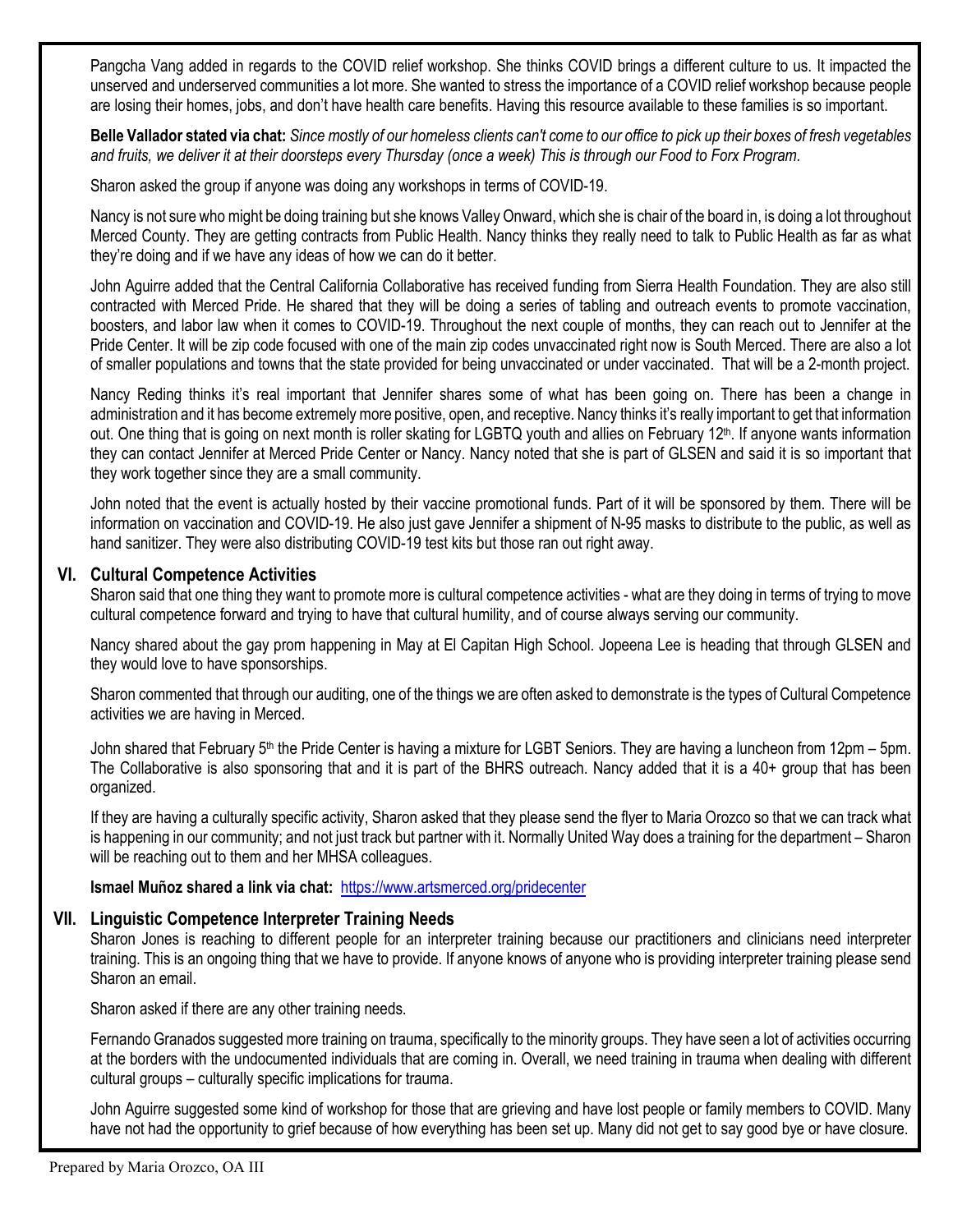Nancy thinks that was is happening has happened. We all agree that this has been a lifetime process but we haven't been able to finalize and say good-bye. It is a whole new process and it lingers longer. All the people she has worked with being a grief counselor in the past and being tapped into recently, it is an incredible phenomenon what is going on now – nobody understands it and people are processing it, even though they have experienced it personally. It is an incredible issue right now. Nancy agrees with John and noted that this can be post-traumatic stress and needs attention.

Pangcha added that she thinks they could have a training where an advocate comes and meets with providers and workers to talk about what it is like to be in their own shoes. For example, the disabled could have a disable advocate come to talk about it and give tips to people providing mental health services, as well as those who are incarcerated, undocumented, or LGBTQ. Mental health is a lot different for these populations. Instead of introducing yourself as a mental health worker, you should also include your pronouns for working with LGBTQ. Documentation is different when working with LGBTQ. Being culturally competent you have to meet with people who are from these communities and listen to their point of view.

John said that it goes back to language. Pronouns are an important part of the language for their community, as well as gender identity – those are parts of the language that they speak in their community. It is also about the words you use – this shows whether you are culturally competent or not. Sharon added that the words we use shape the culture and the positivity, how we shape the world, and how other people feel.

Pangcha mentioned that she learns a lot more when she listens to someone who is disabled to what it is like in their shoes and the discrimination that they face, as well as how can I help them as a mental health worker.

# **VIII. Criterion 7: Language Capacity**

Language capacity is so that they can deliver services in a culturally responsive manner. They need to have a policy in place for how they are going to do that, and also need to have 24-hour access telephone line that is toll-free so that they can have the language capacity. This is an ongoing process, and one day that they accomplish this is by hiring staff that speak the languages, and the Cyracom system through an iPad, telephone line, or electronic technology. We have to be able to communicate with individuals so that we can have the language capacity. It is very important to understand what words mean because it might be different and you might not want to disrespect or offend. Words do change meaning and we need to meet the needs of those getting services. This is also a part of trauma-informed care because if you call a place and there's someone that you can identify with the language you feel a whole lot better. If not, it could lead to stress and a little bit of panic.

## **IX. Criterion 8: Adaptation of Services**

Sharon Jones mentioned about focus group and meeting times. Someone may want to attend and they can't because most people need their jobs. Being able to adapt the services so that we can capture the widest and most powerful voice that we can. As Nancy spoke about earlier, change was needed for our LGBTQ+ community and the advocacy kept going forward. It may not have been everything that was stated they wanted or needed but some progress has happened. Sharon noted that one of the young men said there cannot be progress without struggle. She said that we have to be courageous enough to ask.

Nancy stated that unfortunately progress sometimes is struggle and also being and advocate. When we do that we leave that legacy and it's not easy. She said there has been progress and hopefully it will continue to grow. Nancy added that she also thinks its very important that we be brave enough to ask, and if we are the recipients we need to be kind enough to respond in a respectful way. Ignorance only goes away when we educate – Nancy noted that it took her a couple years to figure that out but that is how we grow.

Fernando thinks that would be a needed training for some of them who maybe are out of that language that is being utilized now; not to utilize it, but to understand it. He shared that he is in the same situation where his clients utilize words he is not familiar with, and he does ask to give him definition or explain what they need by that, but it can get tiresome sometimes in the younger kids having to explain words all the time. This way they will have an idea of some of the language that youth are using, and we won't have the need to interrupt to explain to us. He suggested that maybe this could be in a panel or where the youth are doing the training for staff.

Nancy mentioned that they should also put that together as a new youth dictionary or some sort so that it's there in writing. People that may not be able to attend that training will at least have that as resource.

Fernando suggested even adding LGBTQ to that panel as well because they always use some lingual that the others don't utilize, and how it would be appropriate within that community but not appropriate for others outside of that community to utilize it. Nancy said that it even goes beyond that as far as understanding and being open to people that are transitioning. She knows of young kids in Kindergarten, 1<sup>st</sup> or 2<sup>nd</sup> grade, that the teacher will not call them they and them. Or if a young boy is feeling that he is a young girl and the name is Sally, to allow that child. Title IV makes it a law to do that. That is what GLSEN is doing on the other side, and

she thinks it's important for this group too.